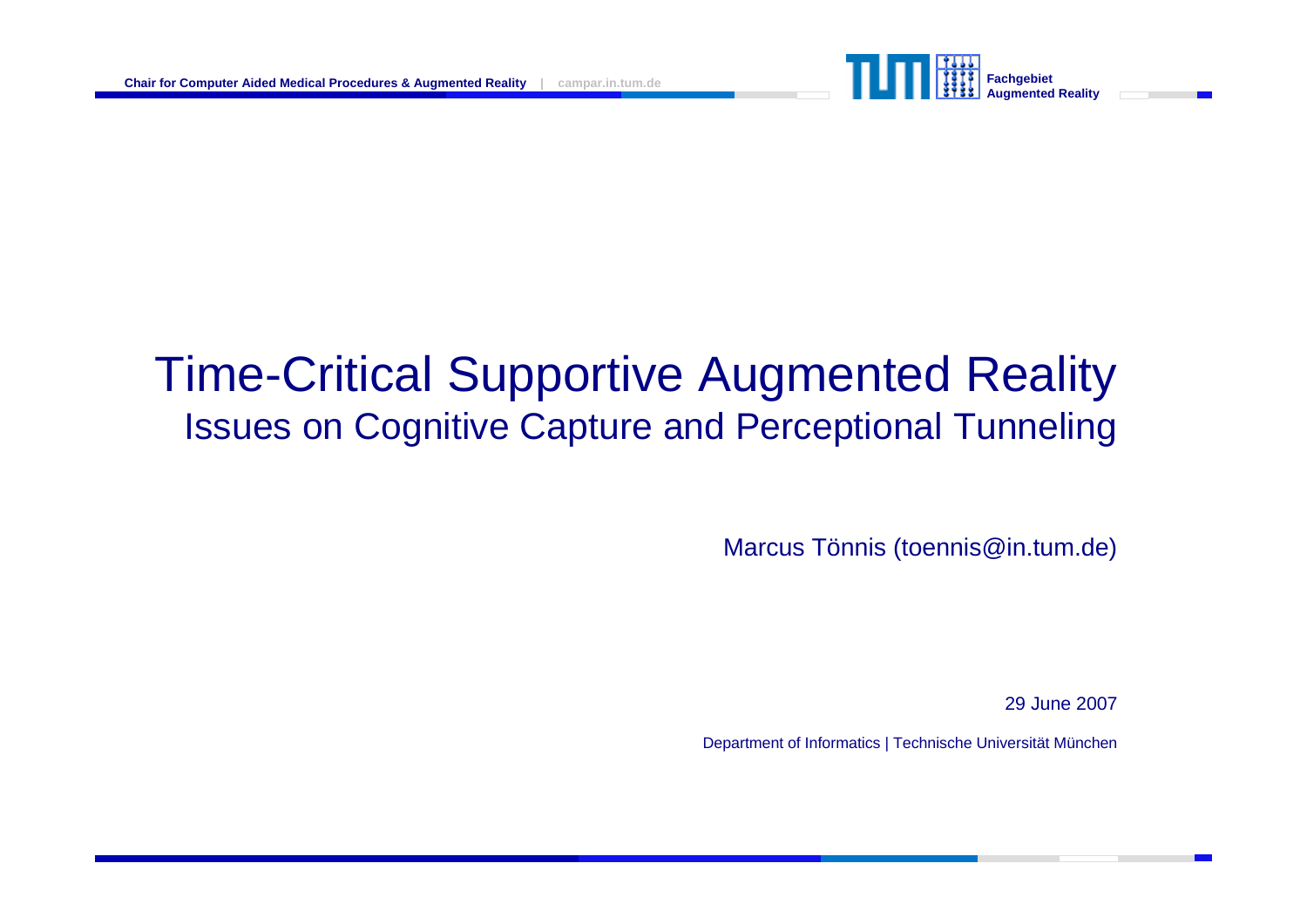

### Time Critical AR

- $\Box$ Supplementary information can become a drawback
- àMain task must be interrupted and
- $\Box$ User's attention can be gathered too long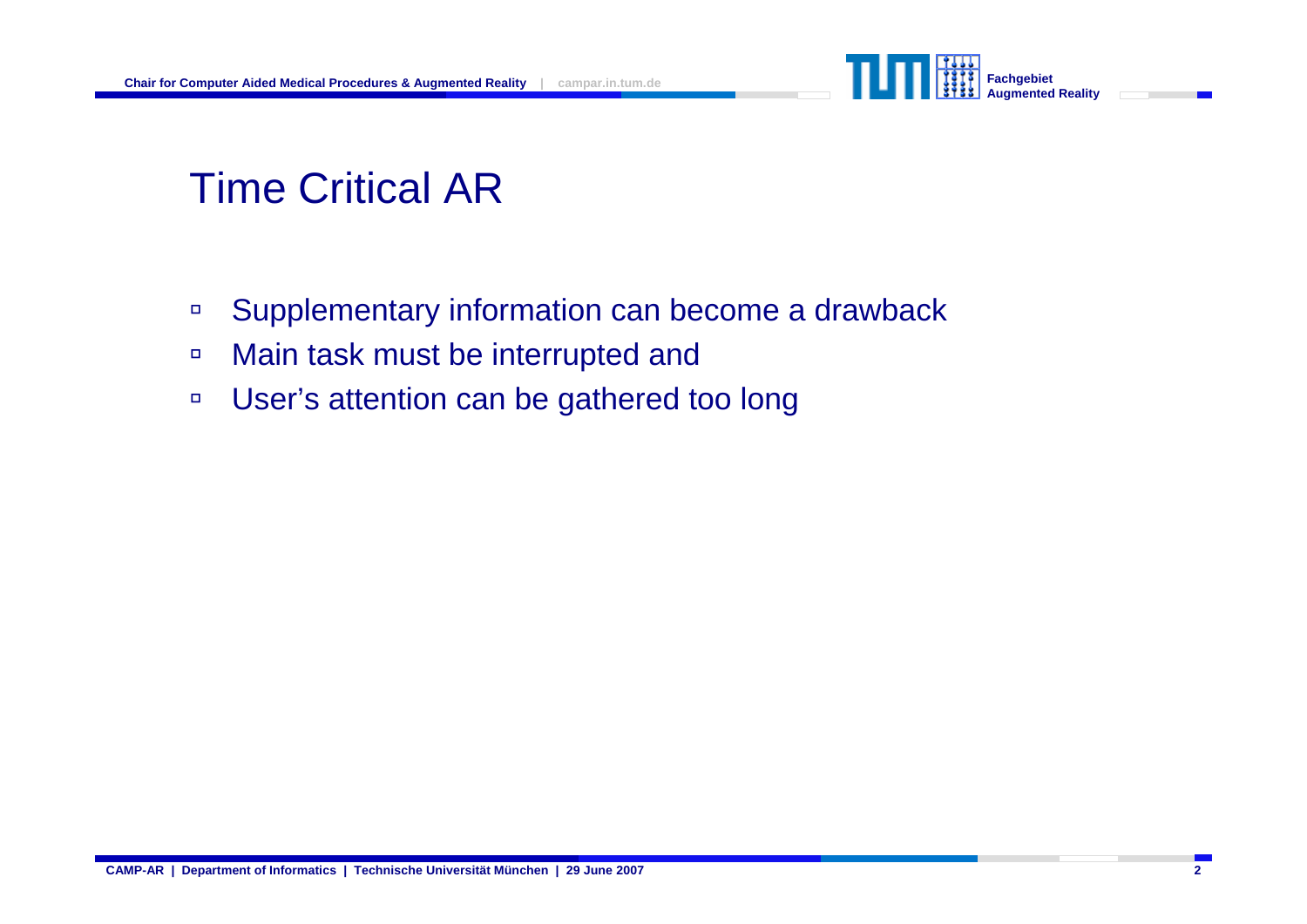

# Time Critical AR

- àSupplementary information can become a drawback
- àMain task must be interrupted and
- àUser's attention can be gathered too long

#### $\Box$ **Distraction**

- $\Box$ Information Overload
- àPerceptional Tunneling
- àCognitive Capture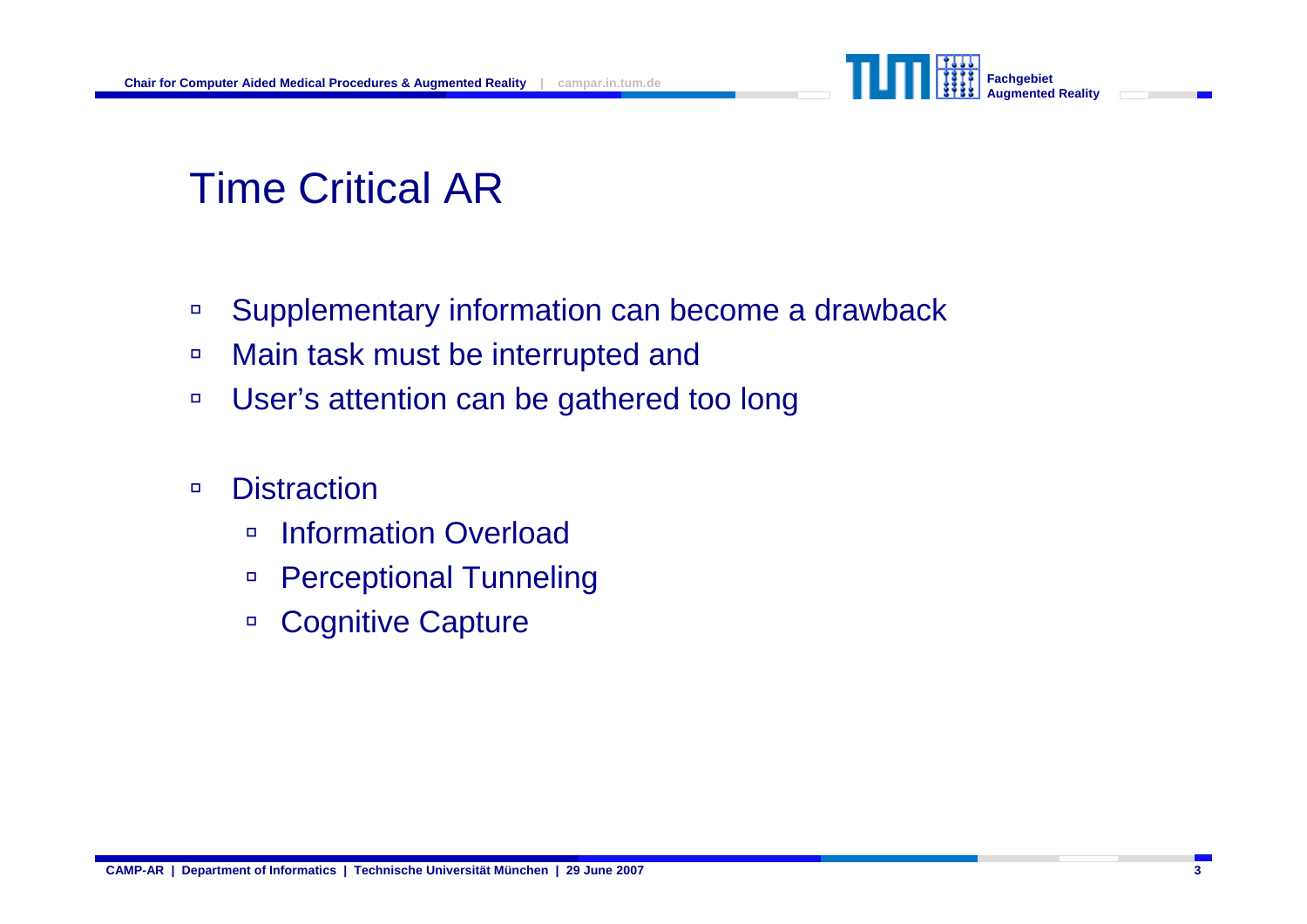

# Perceptional Tunneling (PT)

Perceptional Tunneling is a phenomenon that originally comes from aviation and in which an individual becomes focused on one stimulus, like a flashing warning signal and neglects to attend to other important tasks/information such as driving the car.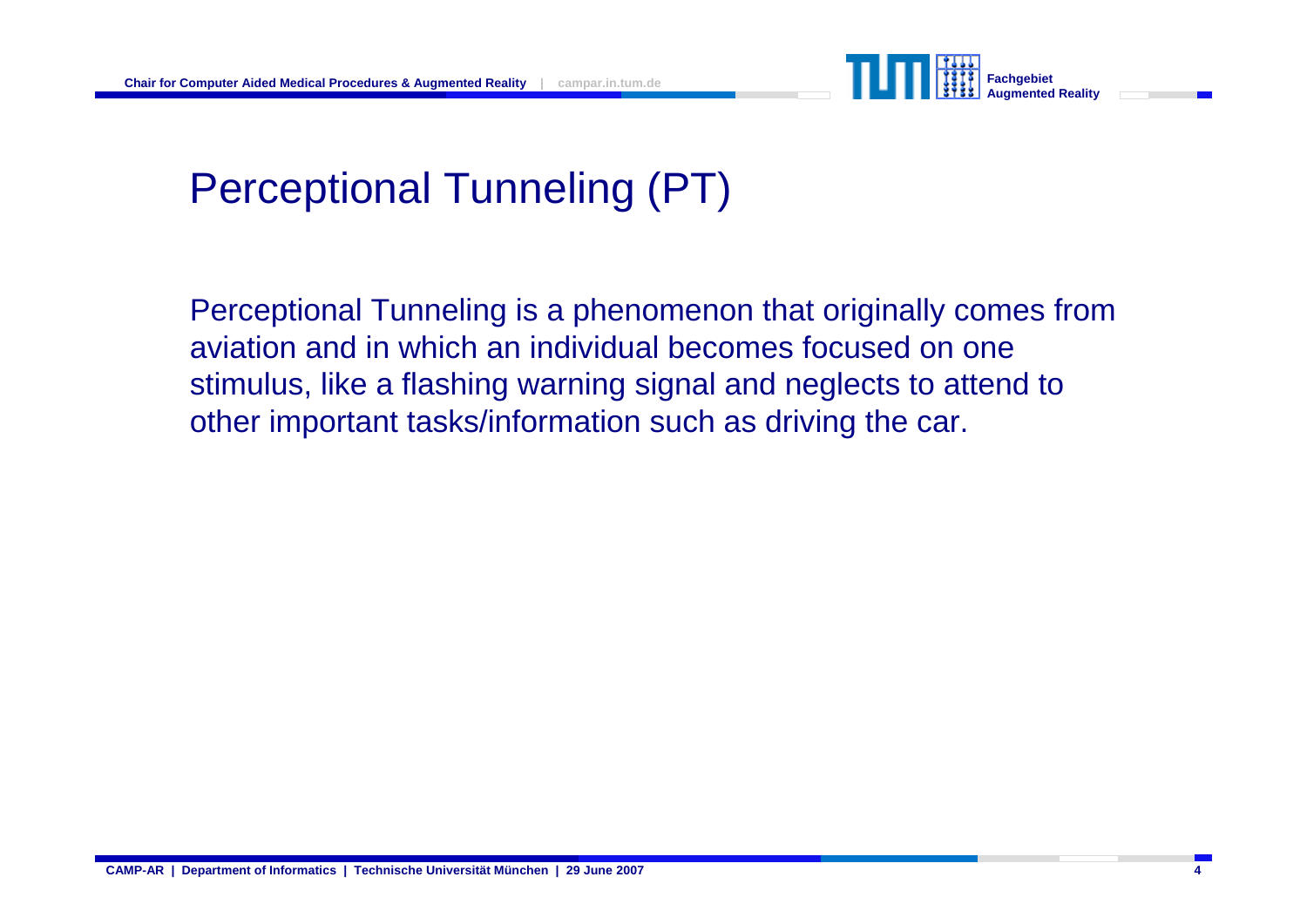

### Cognitive capture (CC)

Cognitive capture refers to the situation where the driver may be totally "lost in thought," a condition which, in particular, can impair situational awareness.

Where emotional content (i.e., personal involvement) in a conversation is high, such as arguing with someone over the phone, the likelihood of cognitive capture is increased.

Instruments that require some level of cognitive involvement and thereby can lead to a loss of situational awareness are viewed as increasing the risk of a crash.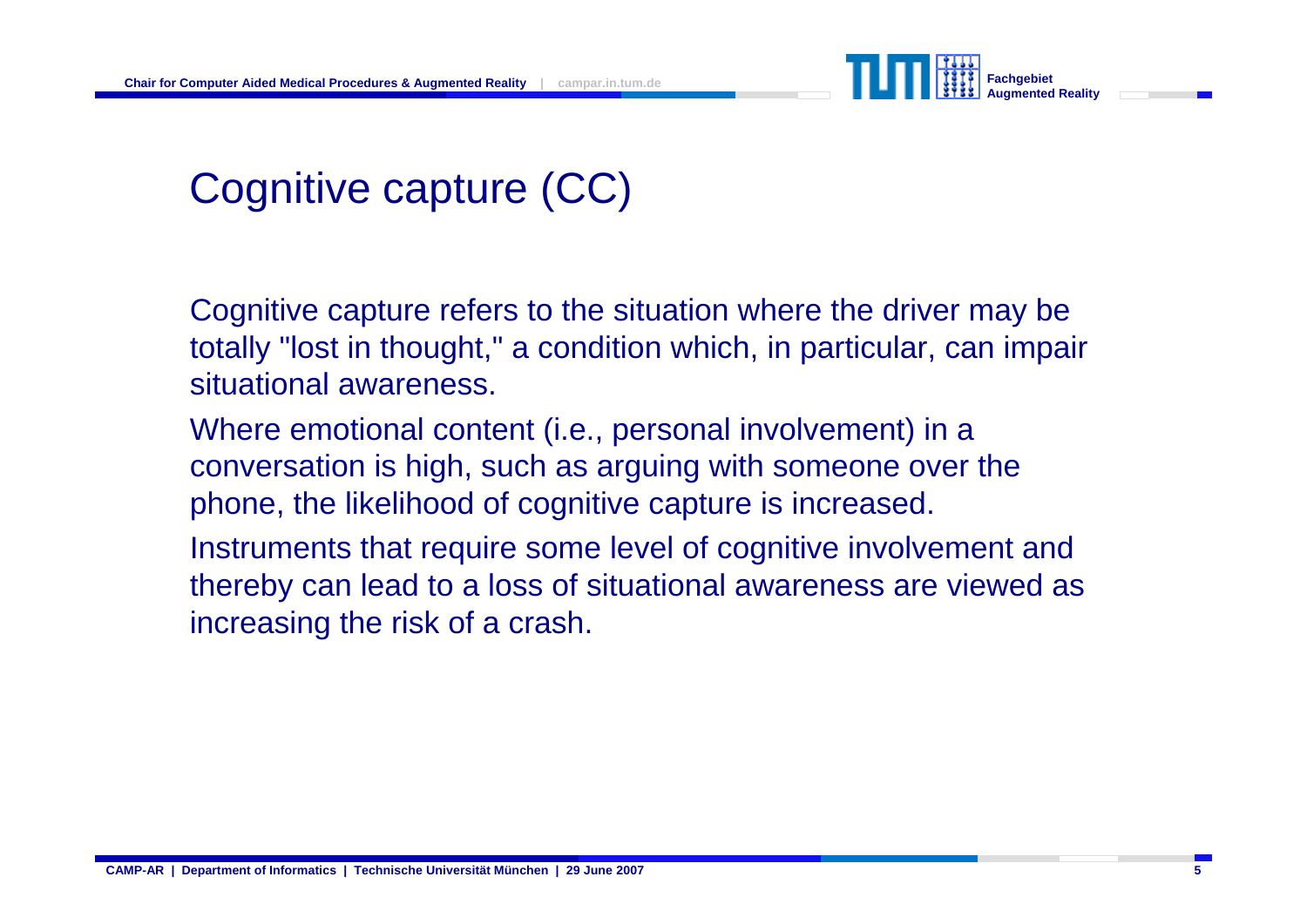

#### Longitudinal and Lateral Car Driver Assistance

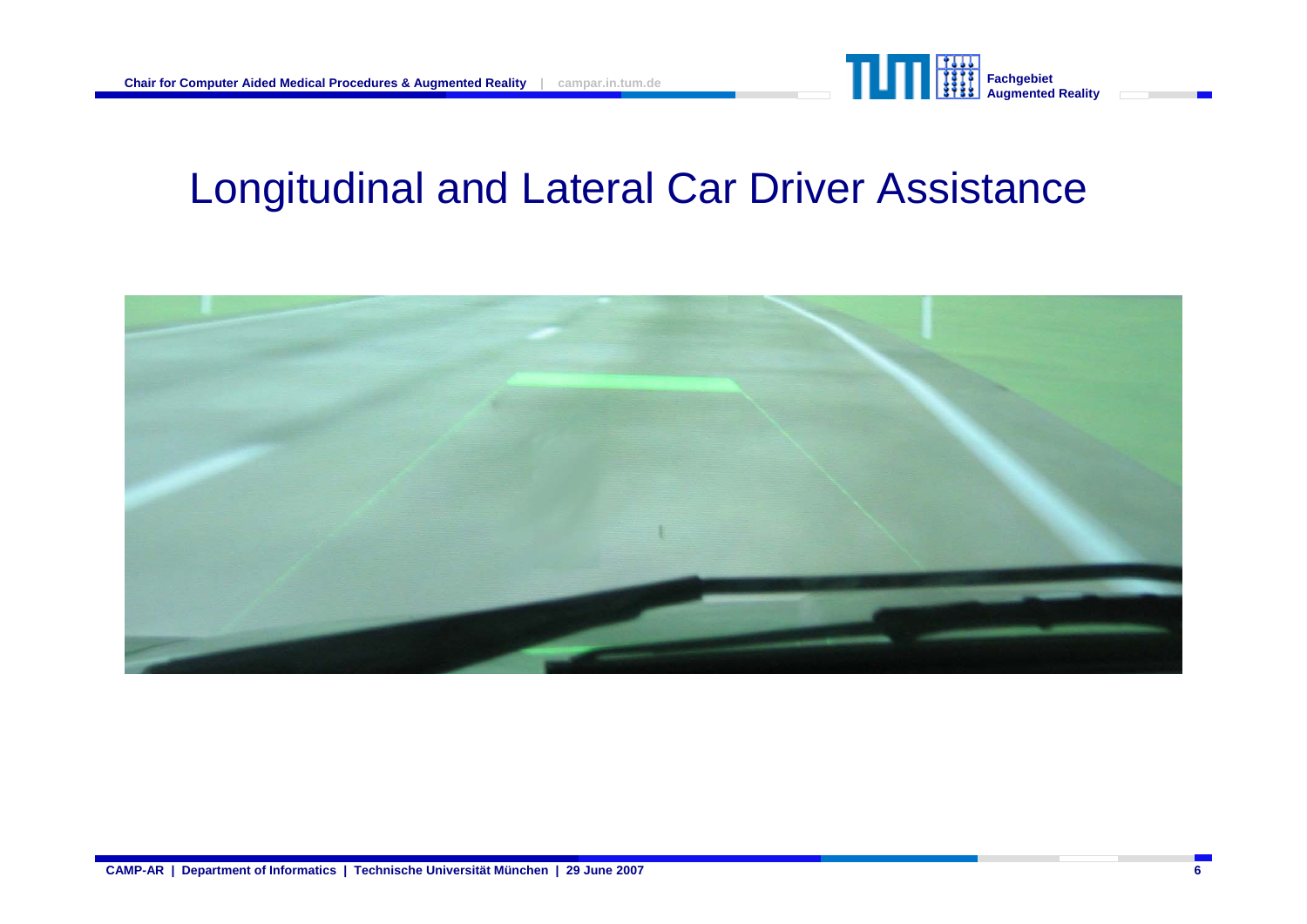

#### Break!

- $\Box$ Question: What do you suggest – how to measure PT and CC?
- àNo directions => You can think free!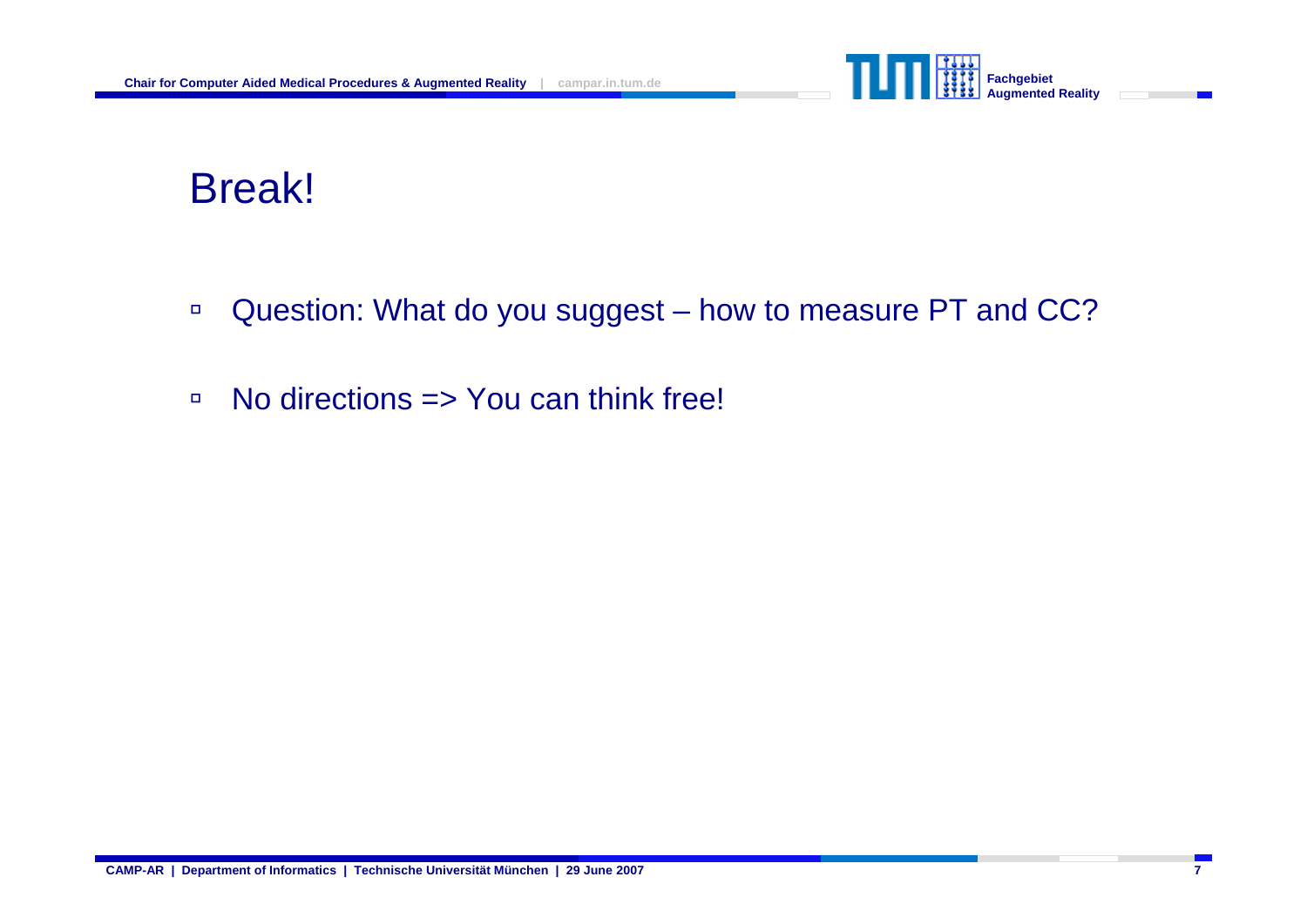

# Measuring Mental Effects

- àTertiary tasks - Computational Tasks
- $\Box$  Glance behaviour
	- àHead-mounted
	- àEnvironmentally fixed
- à Subjective Measurements
	- $\Box$ SAGAT Method
	- $\Box$ NASA TLX